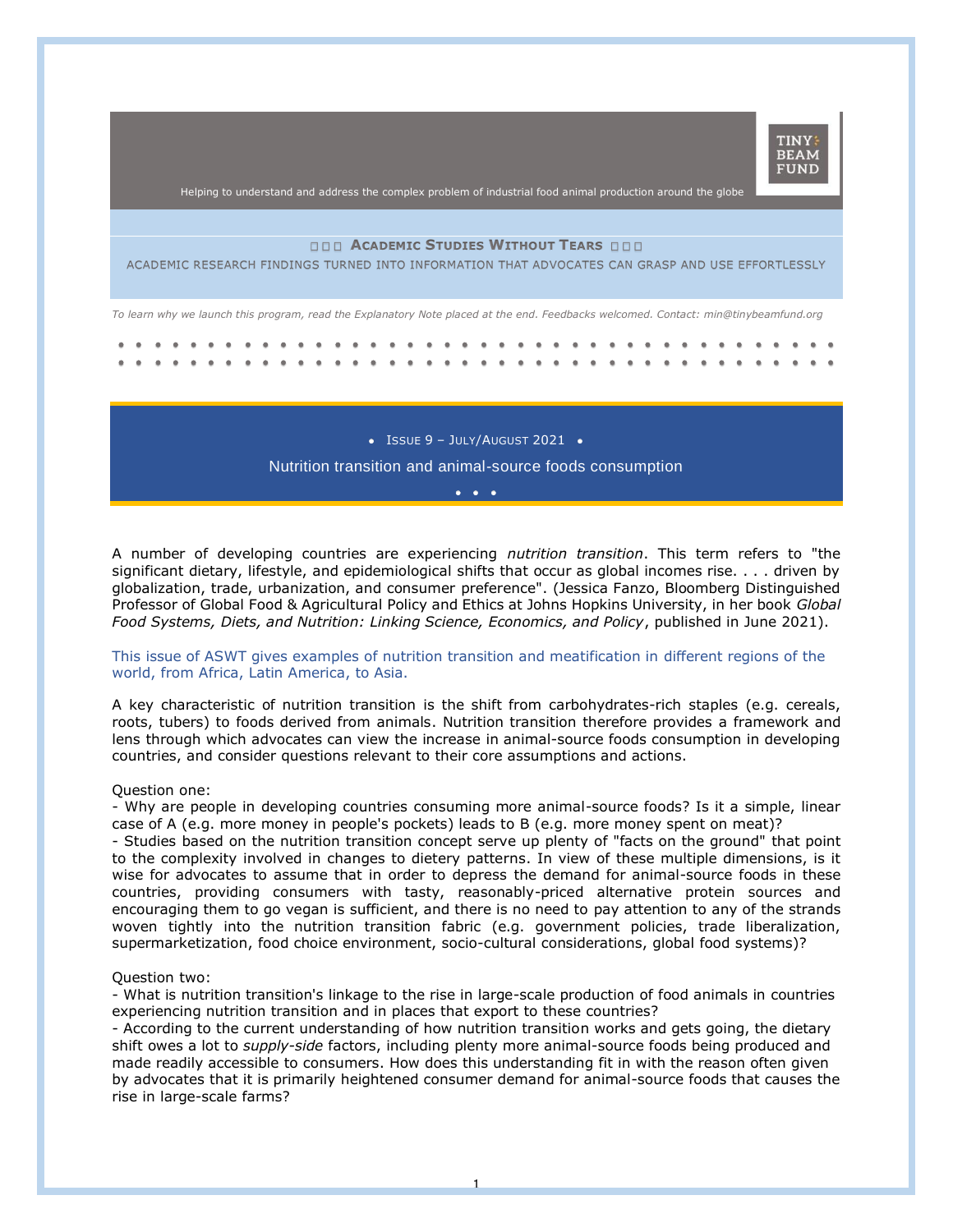- Can the main weapon currently deployed by advocates to try to defeat factory farming — namely, reducing developing countries' consumer demand for animal-source foods — make a huge difference in curbing industrial animal agriculture, when evidence from nutrition transition research indicates that the jump in animal-source foods consumption in these countries is more of a corollary and response to instead of the root cause of the mass production of such foods and farmed animals?

### **1. Why do Zambians spend more on beef and eggs even though they cost more than maize?**

Zambians are spending less on traditional staple foods such as maize and cassava, and more on animal-source foods, processed foods, fruits and vegetables, sugar and fat. Why?

It is not that people in Zambia wake up one fine day and decide to eat more beef and eggs rather than traditional foods that are largely vegetarian and starchy. Or the price of meat has fallen. The absolute cost of foods has dropped markedly, and consumers' purchasing power has indeed increased. But fish, eggs, beef actually cost 70% *more, relative* to maize, and milk costs 20% *more*.

Various developments during the 1990s and 2010s have influenced Zambian households to reduce their expenditure on staple foods and nudged them toward a nutrition transition:

1. Rapid urbanization and penetration of supermarkets into urban areas drastically alters the way householders acquire food and the availability of new kinds of food. Rural locations also experience nutrition transition even though hunger and undernutrition still persists. In fact changes are even more pronounced in rural places.

2. Rising GDP gives consumers more options in their food choices.

3. When "sweeping liberal economic reforms" were introduced in Zambia in 1991, food value chains have become globalized and foods originating from a number of countries (including animal-source foods) were soon within the reach of Zambians.

Harris, Jody, Brian Chisanga, Scott Drimie, and Gina Kennedy. "Nutrition Transition in Zambia: Changing Food Supply, Food Prices, Household Consumption, Diet and Nutrition Outcomes." *Food Security* 11, no. 2 (April 1, 2019): 371–387. doi: 10.1007/s12571-019-00903-4.

A bit more info:

- "Concurrent with the rise in urban supermarkets, there has been a rapid increase in fast food chains and access to convenience food in Zambia, including through *kantemba* catering mostly to lower socioeconomic groups, and a proliferation of fast food restaurants in Lusaka and other urban areas serving fried foods and meats, pizza, and other convenience foods."
- "Mirroring the global and regional trends, Zambia has both a high (though decreasing) prevalence of stunting in children and a high (and increasing) prevalence of overweight and obesity in women."

• • •

# **LONG READ ALERT!** This item takes at least two minutes to read.

## **2. Whose hands propelled Chile's leap in meat and dairy consumption?**

Chile's nutrition transition  $-$  started in the 1990s and sustained to this day, with huge jumps in the consumption of meat (especially chicken) and dairy  $-$  is nothing short of spectacular. Millennials in Chile are called the "*chicken generation*".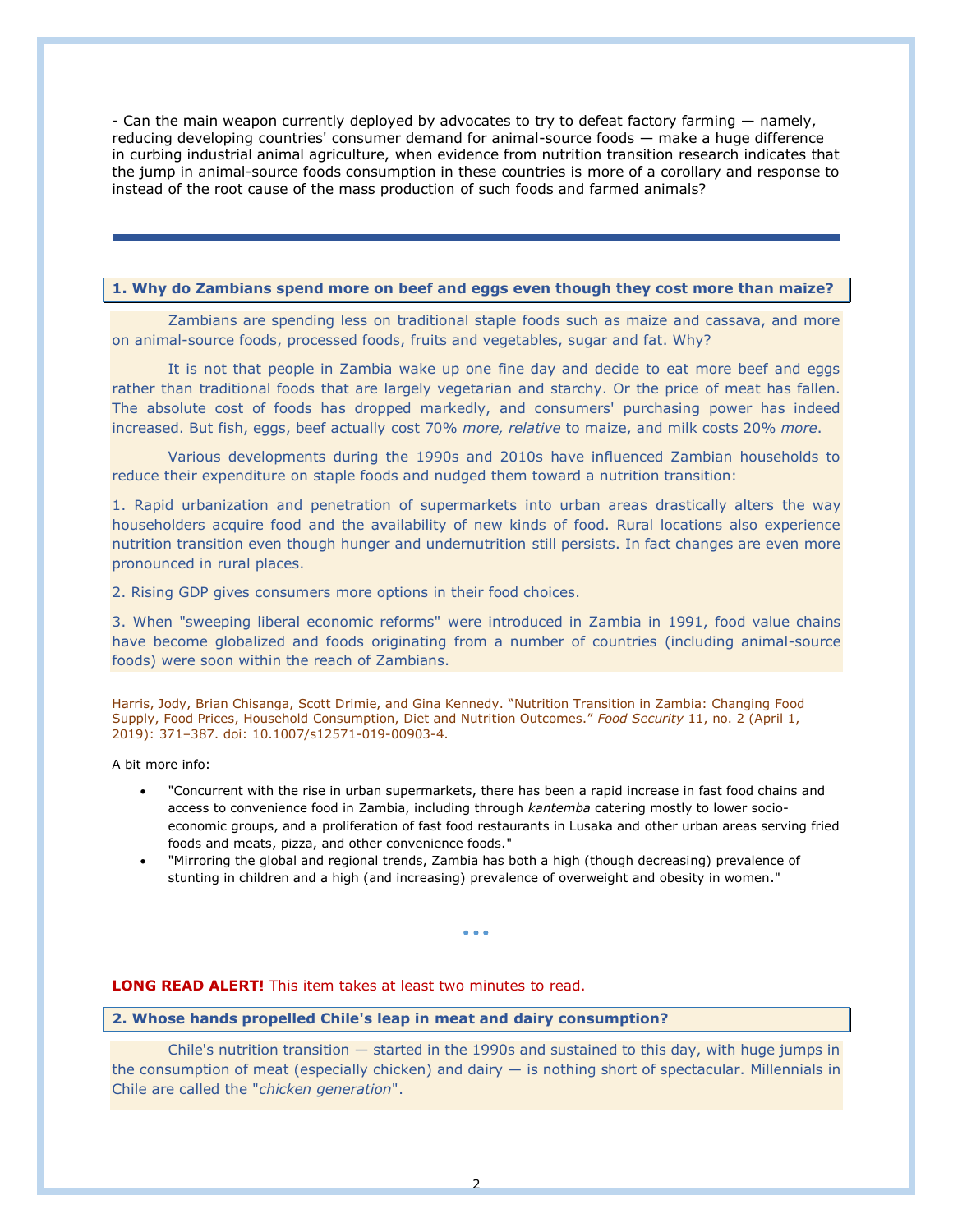Who whipped up this perfect storm? Is it the invisible hand of free market economy and international development forces? Hands of Chileans stretching out for plates of meat and cups of milk? Decades of deliberate government policies stoking the flame?

As most of the meat and dairy consumed in Chile come from the country itself, the ingredients for the rise of both consumption and production are baked together. "National production is the driving force behind the dramatic increase in national consumption."

1. Broiler, pig, and dairy industries' adoption of new technological innovations, organizational structures, and management practices to ramp up production and lower prices, with the government's steadfast backing of the agriculture sector:

- o Entrepreneurs introduced new bovine breeds into Chile with government support.
- $\circ$  Government provided schemes and cheap credit to help fund industry investments.
- o Corporate acquisitions and vertical integration: In 1967 there were 26 poultry producers. By 1996 Agrosuper controls about half of Chile's chicken meat production. Super Cerdo, formed in the 1980s, now presides over two-thirds of the country's pig production, with "1,000 pork raising facilities (incorporating nearly 4 million pigs), several slaughtering factories and large pig food plants".
- 2. Decades of government promotion of meat and dairy:
- o Back in the days of heavy state intervention in many facets of life from the 1930s to 1960s, the Milk Industry Council (Consejo de la Industria Lechera) was formed, "entrusted by the Government with the promotion of production, distribution and consumption of milk and ensuring low prices". Powdered milk distribution programs started in those decades are still in operation today.
- o "As early as 1965, when an appraisal of Alessandri's governmental agricultural policies was completed, it accounted for an increase of 25% in the capacity of industrial milking plants".
- o The National Program of Economic Development for 1961-70 included a plan designed specifically for the livestock sector.
- o There were also major private-public initiatives. "Nestlé in particular played a crucial role in satisfying the state's demand for powdered and condensed milk."

3. After the tough period of the 1970s and most of the 1980s, the country gained macro-economic stability in the 1990s, with an increase not only of per capita GDP but also of real wages.

4. Fall in food prices, with meat and dairy products maintaining high income elasticity.

- 5. Power of the supermarket industry; installation of refrigerators in households:
- $\circ$  Supermarkets opened in the 1980s. They continue to expand and the industry is getting more concentrated. Supermarkets, with their refrigeration capability, greatly improve storage and distribution of milk and meat. They lower prices and replace traditional specialty meat markets. (Beef is less affected).
- $\circ$  Having refrigerators in households is a key factor in driving consumption of perishable animal-source foods. In the 1980s, only half of Chilean households had refrigerators. The figure rose to over 80% by the end of the 20th century.
- $\circ$  The government had a hand in making all this possible with its national electrification plan.

6. Trade liberalization and government deregulation in the 1990s, including the signing of numerous trade agreements which substantially lowered import duties. These moves also prompted more private firms to participate in food supply and production.

7. The 1980s and 1990s saw the ascendancy of neoliberal globalization  $-$  a phenomenon that emphasizes market coordination and forces — and the capitalist approach in global agriculture systems and food regimes. These global developments had profound impacts on the situation inside Chile.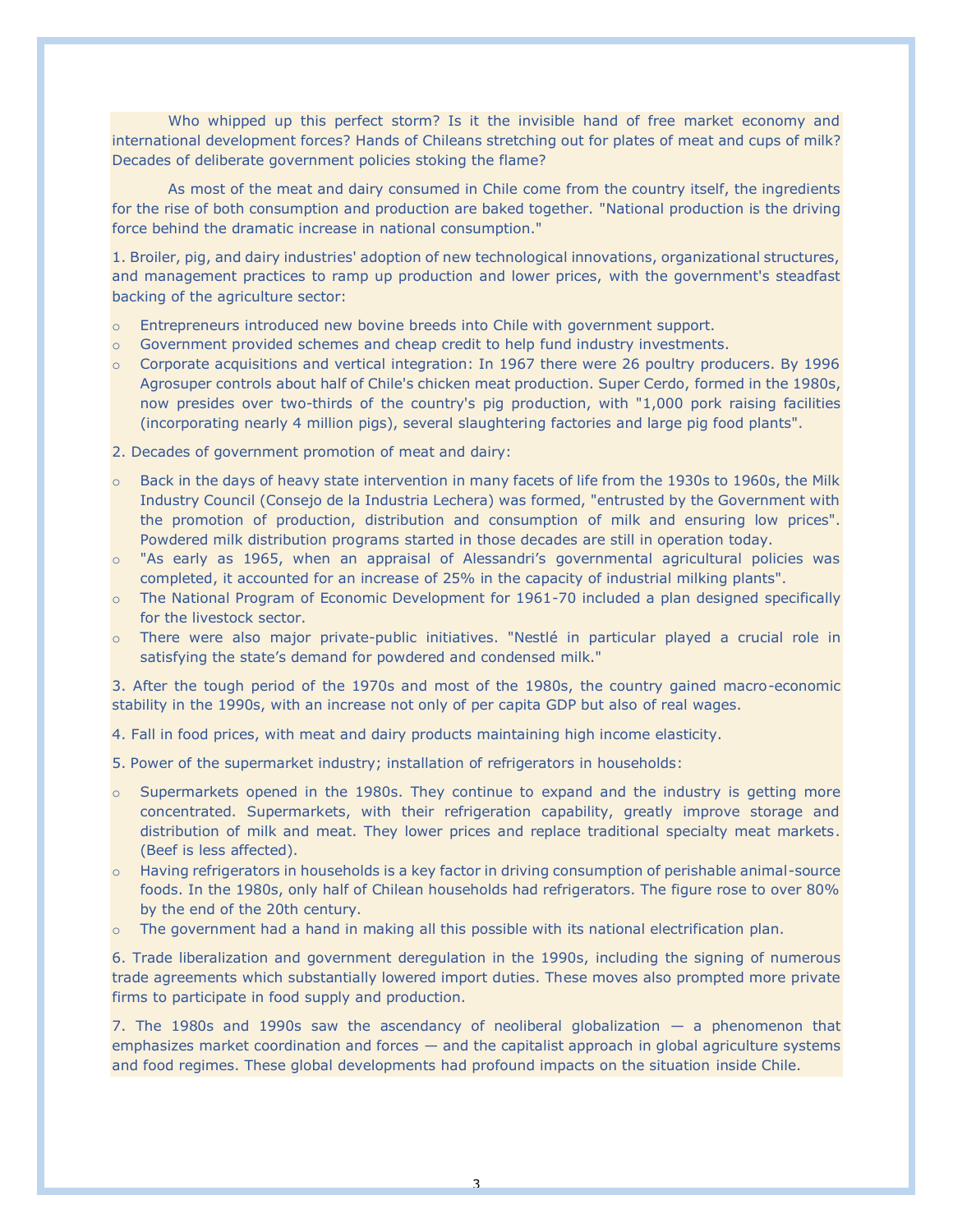A lot more info:

- "Industrial modes of production were increasingly responsible for the nation's milk. [In the 1930s] about half of all fresh milk was produced by industrial dairy establishments; by the early 1990s this figure had increased to three-quarters, and today it is over 80%.
- "Initiatives to distribute milk in Chile, in particular to the poor, had long been administered by the public sector and charitable organizations. . . . In 1957 the first industrial powdered milk plant in Chile was built with UNICEF's support and supplied with fresh milk by local cooperatives. Many more plants were subsequently created."
- "In 2019, the big seven companies were either multinationals or national companies. In the first group, the most important is the Swiss firm Nestlé, which has been operating in the country since 1934 and was the first to arrive in Chile. It is followed by the New Zealand Fonterra through Soprole and Prolesur, two formerly significant national companies acquired by this firm, and by the French Lactalis. The most important Chilean company is Coluń, a cooperative leader of the market. It is followed by Watt's (which acquired Loncoleche and Calo, two formerly influential national companies), Surlat and Quillayes."
- "Chile's meat consumption for 2013 was only slightly less than that of Argentina and Brazil and greater than that of Uruguay. More importantly, the country's meat consumption is equivalent to that of Germany and above that of other developed nations such as the UK, Italy, Finland, and Sweden."
- "During the most recent two decades imports of poultry and of pork during the 2010s have been considerable. Yet Chileans prefer homegrown chicken, which is unfrozen, over imported chicken, which is bought frozen. Furthermore, during these decades Chile exported more pork and chicken than it imported (an example of international intra-industry trade), so that on balance Chile is a net exporter, in particular of hog meat. The scale of the exports of pork have largely counterbalanced the imports of other meats, and of beef in particular. . . . Chile is now exporting nearly half of its pork products."
- "Per capita consumption of chicken increased more than 20-fold between the 1930s and the 2010s, while that of pork increased some 400% in the same period. Beef consumption has remained stable. . . . while ovine meat has become less popular among Chilean consumers and is now largely exported."
- "From the late 1990s, though, beef production has declined in Chile even in absolute terms: between 2007 and 2017 the total number of heads of cattle declined by nearly a quarter in the face of cheaper beef imports. Slaughter is concentrated in a small number of abattoirs: Frigorífico Osorno; Frigorífico Temuco; Firma SA; Frigorífico Simunovic; and Matadero Frigorífico del Sur Ltda. Beef production was the only sector in Chile that lagged behind technologically in the meat industry, in particular in comparison to chicken and pork production. The main change implemented by the beef industry was not technological but organizational: formerly most cows were sold in fairs or transported alive to distant markets; now they are taken directly to slaughtering plants controlled by these few companies, a process facilitated by transport improvements undertaken by the country."
- ". . . 1994 was a watershed in the history of Chilean meat consumption: for the first time Chileans consumed more chicken per capita than beef. The Chilean poultry sector was quickly transformed into a highly concentrated capital-intensive industry, with a few large companies making low-cost products. Agrosuper (with its brands Super Pollo and Pollos King), Ariztía, Sopraval, Don Pollo and La Cartuja dominated the market, and many of these companies had acquired facilities from CORFO during the privatization process under Pinochet."
- "During the 1930s-1970s pork meat accounted for between 16% and 20% of all meat produced in the country; during the 2000s this share increased to 34%, second only to the poultry industry. Today the combined share of chicken and pork is over 80% of all meats, far more than the 25% they constituted during the distant 1930s-1940s."

Llorca-Jaña, Manuel, Ricardo Nazer, Daniel Morales, and Juan Navarrete-Montalvo. "Milk and Meat Consumption and Production in Chile, c. 1930-2017: A History of a Successful Nutrition Transition." *Historia Agraria Revista de agricultura e historia rural*, no. 82 (December 1, 2020): 245–285.

• • •

**3. Jump in red meat consumption blamed for worsening of diet quality as Colombia continues its nutrition transition**

An analysis of national nutrition suverys from 2005 to 2015 finds that the diet quality of children and adults in Colombia has been decreasing ever since the country enters into a nutrition transition, with residents in urban areas having a worse diet than those in rural environments.

This worsening is attributable to the rise in the consumption of red meat, sodium, sugarsweetened beverage, and the reduction of legumes, fruits, vegetables in people's diet.

4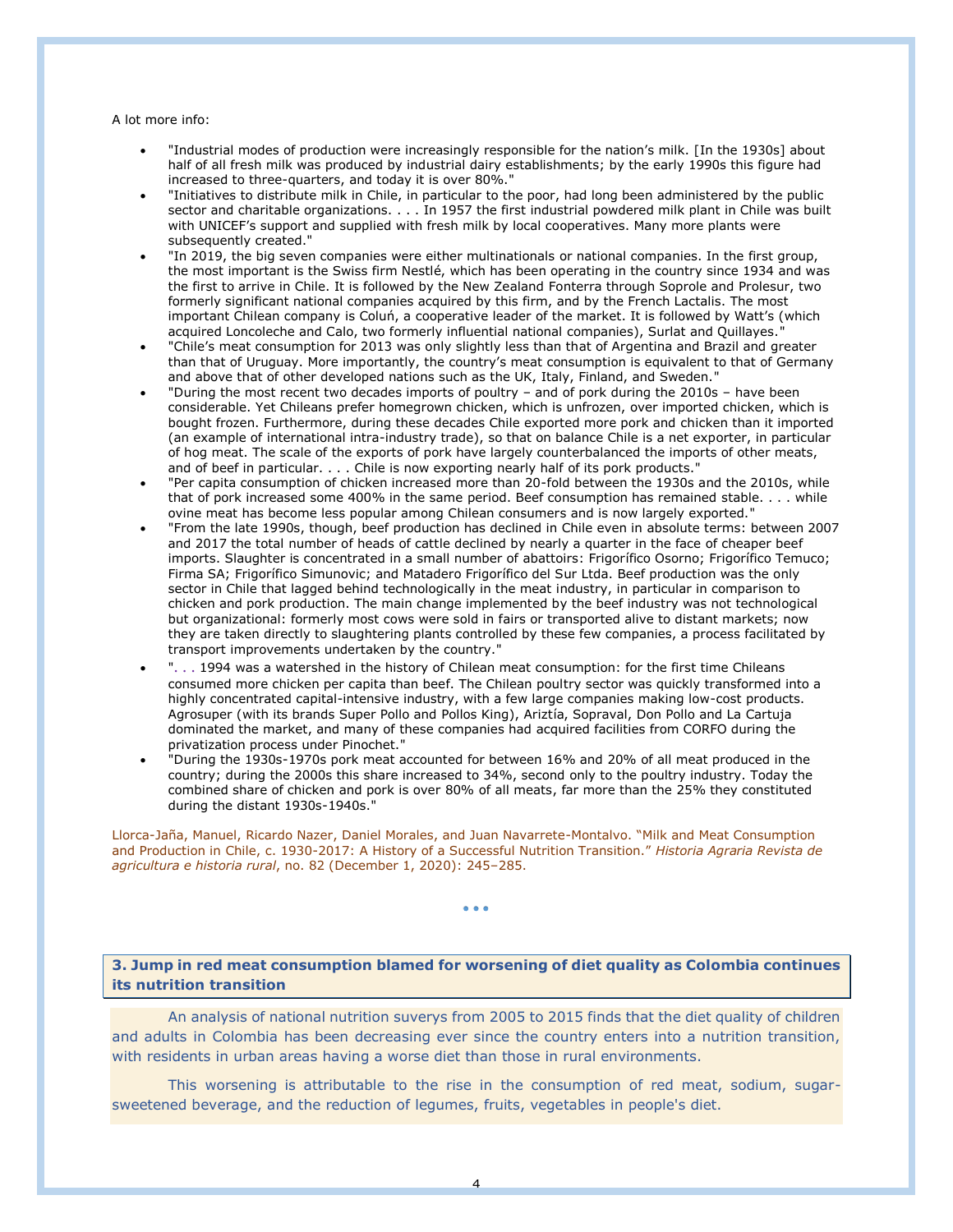This diet shift is "influenced by the increase in availability of ultra-processed, hyper-caloric, inexpensive, and easy-to-prepare products".

Mora-García, Gustavo, María Stephany Ruiz-Díaz, Rodrigo Villegas, and Vanessa García-Larsen. "Changes in Diet Quality over 10 Years of Nutrition Transition in Colombia: Analysis of the 2005 and 2015 Nationally Representative Cross-Sectional Surveys." *International Journal of Public Health* 65, no. 5 (June 1, 2020): 547–558. doi: 10.1007/s00038-020-01396-1.

• • •

### **4. What has internet access got to do with nutrition transition in China?**

Nutrition transition sounds like a nebulous and abstract concept. But it can be observed in numerous ways, including in mundane activities such as using the internet.

"Over the past 4 decades, China has experienced a nutritional transition and has developed the largest population of internet users." So it is possible to find out whether internet use has any bearing on diet shifts in rural residents.

A study of over 10,000 rural households in six provinces reveals that those with internet access consume a significantly higher amount of non-staple food and spend more money on food. Compared with those without internet, these rural internet users consume more red meat (5.74%), eggs (21.53%), dairy products (23.35%), aquatic products (14.55%), fruits (14.7%).

It boils down to internet users having opportunities not available to non-users: A wider market with more food choices, and lower prices.

• • •

Xue, Ping, Xinru Han, Ehsan Elahi, Yinyu Zhao, and Xiudong Wang. "Internet Access and Nutritional Intake: Evidence from Rural China." *Nutrients* 13, no. 6 (June 2021): 2015. doi: 10.3390/nu13062015.

#### **5. What is driving the meatification trend in Southeast Asian countries?**

A phenomenon that is related to nutrition transition is *meatification*. The term refers to the consumption of more meat, driven by the industrialization of livestock production, motivated by economic gains and capitalist developments, and powered by the ease of obtaining feed grains and conducting trade. It highlights not just an increase in meat consumption, but also this heightened consumption's linkage with production, with social and economic aspects, with movements in (often globalized) food systems.

A clear and systematic meatification trend can be observed in Vietnam, Indonesia, and other Southeast Asian countries.

This trend is shaped by major recent changes in economic developments, trade patterns, and capital availability that are connected to meat products and the main crops used to feed farmed animals *within the Southeast Asia region* as well as to *new South-South connections* that involve countries such as China, India, Australia.

For example, the "meat of bovine animals" that India exports to Vietnam is "the fifth largest bilateral meat trade flow measured in monetary value globally" at \$1.9 billion annually.

In other words, the narrative of corporations based in the global North marching into Vietnam and other Southeast Asian countries to influence their diet and animal agriculture does not tell the whole story. One must give top billing to the dynamic and complex political economy *in that region itself.*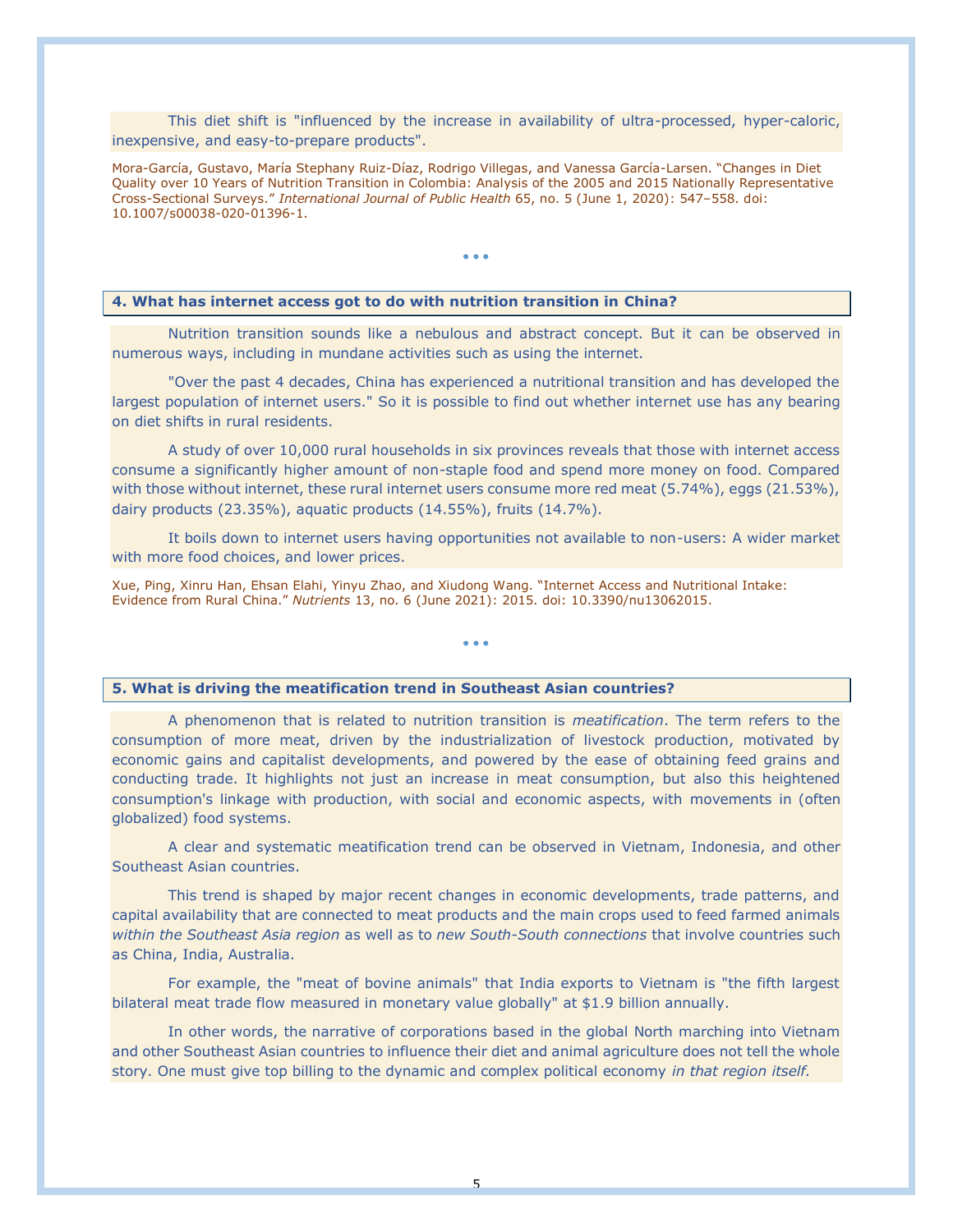A bit more info:

• "We find both state-owned enterprises and private enterprises rooted in regional capital emerging as important actors in the Southeast Asian meat trade. Some of these companies are also branching out by establishing processing plants and offices in other countries in the region and beyond, as well as buying up shares in foreign companies. To take meat processing companies as an instructive example, Charoen Pokphand from Thailand is a case in point, boosting the status as Thailand's largest private company with considerable investments in other countries in Asia. In Indonesia, Japfa Comfeed, now headquartered in Singapore, is the leading agri-food company and has been diversifying to other Asian countries, most notably India, China, Vietnam and Myanmar."



Figure 5. Annual meat consumption per capita, China and Vietnam, 1961–2013. Source: Compiled by authors based on numbers from FAOSTAT.

Hansen, Arve, and Jostein Jakobsen. "Meatification and Everyday Geographies of Consumption in Vietnam and China." *Geografiska Annaler: Series B, Human Geography* 102, no. 1 (January 2, 2020): 21–39. doi: 10.1080/04353684.2019.1709217.

• • •

# **6. Don't slam supermarkets and foreign forces for meatification in Nigeria**

Yes, more meat is consumed in Nigeria in this decade compared to the last decade even though the price of meat is high relative to other countries. Yes, meatification is going on in Nigeria. But unlike meatification in many developing countries, *local* actors and factors in Nigeria rather than those thousands of miles away play prominent roles. For example, there is a "near-complete absence of global fast-food chains".

Firstly, meat produced in Nigeria is not exported but consumed within the country. Secondly and more significantly, one needs to understand that there is an official ban of meat imports into Nigeria. This ban spawns "the emergence of a set of actors in the Nigerian meat sector that is different from those in other parts of the global south".

Lead actor number one: Informal, undocumented trans-border meat traders and smugglers. They obtain meat from their West African neigbors, especially from Benin which has very porous borders with Nigeria.

Lead actor number two: Nomadic tribes such as the Fulani. They have a long culture of "moving live animals in and out of Nigeria and across West Africa". Over two million cattle annually are trekked or trucked into Nigeria without official documentation.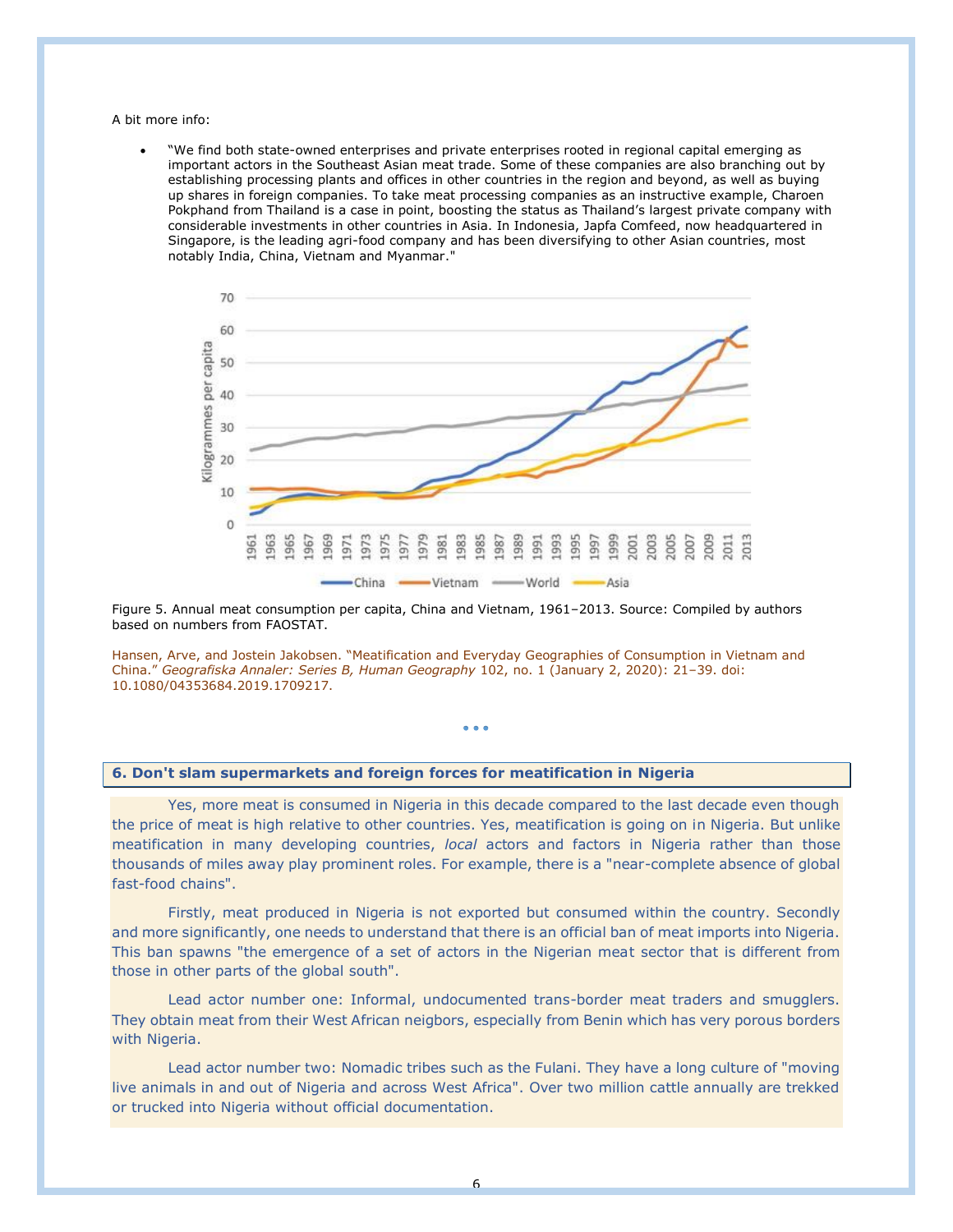Number three: Open-air meat sellers in local markets. They play a starring role because of how meat is distributed and made available to consumers in Nigeria — *informally* rather than via organized, regulated meat producers and traders. These meat stalls "dominate the red meat retail sector accounting for around 85% of all trade, while supermarkets (that is, the global or multinational brands) are only responsible for 1% of the market share of meat sales".

Number four: Small local food vendors or bukaterias which almost always offer meat. A familiar sight across Nigeria, these vendors provide a food environment and food experience loved by Nigerians. Their prices are also affordable. They facilitate and serve as a pathway to meat consumption.

#### A bit more info:

- "Nigeria is at the heart of meat production and consumption in West Africa, and this is not any surprising considering its economic dominance within the sub-region. . . . With an estimated population of nearly 180 million people, expanding urban centers and a growing middle class, meat consumption is outpacing local production. . . . Nigeria currently controls "25% of livestock herds (cattle) in the (West-African) subregion" and ranks as the leading livestock producer in Central and West Africa. However, . . . there is a shortfall of at least 25% in beef supply alone that must be met. . . . Nigeria's livestock holding for beef alone between 1993 and 2013 increased by about 30%, while the total livestock holding for four different categories, namely, cattle, sheep, goats, sheep, and chicken increased by over 300%."
- "Although this is not to say that meat sales from supermarket have not improved, . . . the culture of buying meat in a supermarket is new, and still quite strange to many Nigerians since most of the major supermarkets in Nigeria only entered the Nigerian market within the last two decades."
- "Although there are questions around the open market system's lack of measurement and scales (making cost/pricing a function of anyone's bargaining power) and the apparent poor hygienic conditions in which meat is processed, the commodity chain of meat in Nigeria reveals that these factors are yet to cause any significant shift in people's choice of where meat is purchased."
- "The bukaterias have a long history in Nigeria because food retailing has hardly ever taken a formal shape. The unstructured and informal model of business adopted by bukaterias follows from the fact that there is a vast pool of women whose participation in the economy of the country is restricted by a gendered division of labor underscored by the idea that women are home managers. So, many bukaterias operate from their home or nearby, on the street corners, or any such places where people can have access to them."
- "The bukaterias receive tremendous levels of patronage in Nigeria for many reasons, but the summary is that Nigerians get the food experience they want at the "Buka". For example, Nigerians typically would want an assortment of food and a wide range of soups, some of which they mix, an option that is not readily available in fast-food restaurants (either local or foreign) but has become the signature mark of bukaterias."

Osazuwa-Peters, Mac. "The Local Contexts of Meat Consumption: Analyzing Meatification in Nigeria." *Food, Culture & Society* (June 11, 2021): 1–19. doi: 10.1080/15528014.2021.1936788.

• • •

### **7. Income is not the key factor in Malaysians' choice of proteins**

A study with a population sample size of 1,604 Malaysians comes up with data that counter the claim that it is chiefly the rise in income that leads people in developing countries to consume more animal-source protein.

Malaysia is indeed going through a nutrition transition — replacing traditional plant proteins with beef, pork, mutton, chickens, eggs, dairy — at a time when income in the country is climbing upward. But the study's authors find that although economic variables play a role, Malaysians' choice of protein sources is influenced not so much by income but by ethnicity, religion, education, and cultural forces.

Njisane, Yonela Zifikile, Felicitas Esnart Mukumbo, and Voster Muchenje. "An Outlook on Livestock Welfare Conditions in African Communities — A Review." *Asian-Australasian Journal of Animal Sciences* 33, no. 6 (June 1, 2020): 867–878. doi: 10.5713/ajas.19.0282.